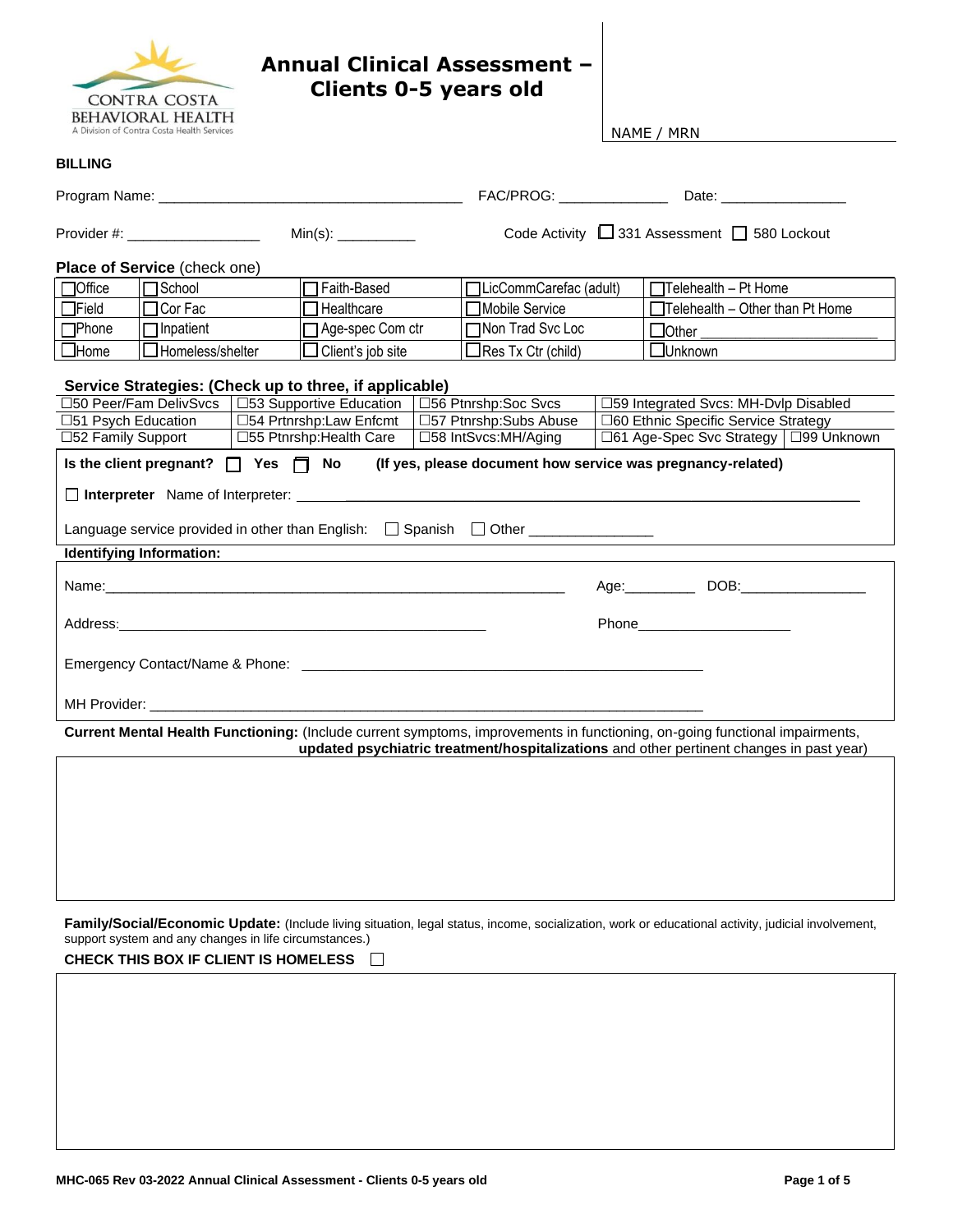

| <b>Medical History:</b>                                                                                                         |                     |                                                |
|---------------------------------------------------------------------------------------------------------------------------------|---------------------|------------------------------------------------|
| Primary Care Provider:                                                                                                          | Last Physical Exam: | Last Dental Exam:                              |
| Psychiatrist:                                                                                                                   | Location:           |                                                |
| List all Medical Conditions/Physical Health Update:                                                                             |                     |                                                |
|                                                                                                                                 |                     |                                                |
|                                                                                                                                 |                     |                                                |
| Has the child had any allergic/serious reactions to medication(s)?                                                              |                     | $\Box$ No $\Box$ Yes (if so, please describe): |
|                                                                                                                                 |                     |                                                |
| Has the child had any NON medication allergies (food, pollen, bee stings, etc.)? $\Box$ No $\Box$ Yes (if so, please describe): |                     |                                                |
|                                                                                                                                 |                     |                                                |
|                                                                                                                                 |                     |                                                |
| Med Compliant? □ Yes □ No □ Unknown                                                                                             |                     |                                                |
| List name of medication(s) client is taking at this time.                                                                       |                     |                                                |
| (List all current meds including OTC, herbal, and homeopathic. Include start date/dose/frequency.)                              |                     |                                                |
|                                                                                                                                 |                     |                                                |
|                                                                                                                                 |                     |                                                |
|                                                                                                                                 |                     |                                                |
| <b>Risk Behaviors:</b>                                                                                                          |                     |                                                |
| Danger to Self (Intent, Plan, Means):                                                                                           |                     |                                                |
| Past:                                                                                                                           |                     |                                                |
|                                                                                                                                 |                     |                                                |
| Past:                                                                                                                           |                     |                                                |
|                                                                                                                                 |                     |                                                |
| □ 5150 Initiated □ CPS Referral □ Tarasoff □ Arrests/Incarcerations in last 12 months                                           |                     |                                                |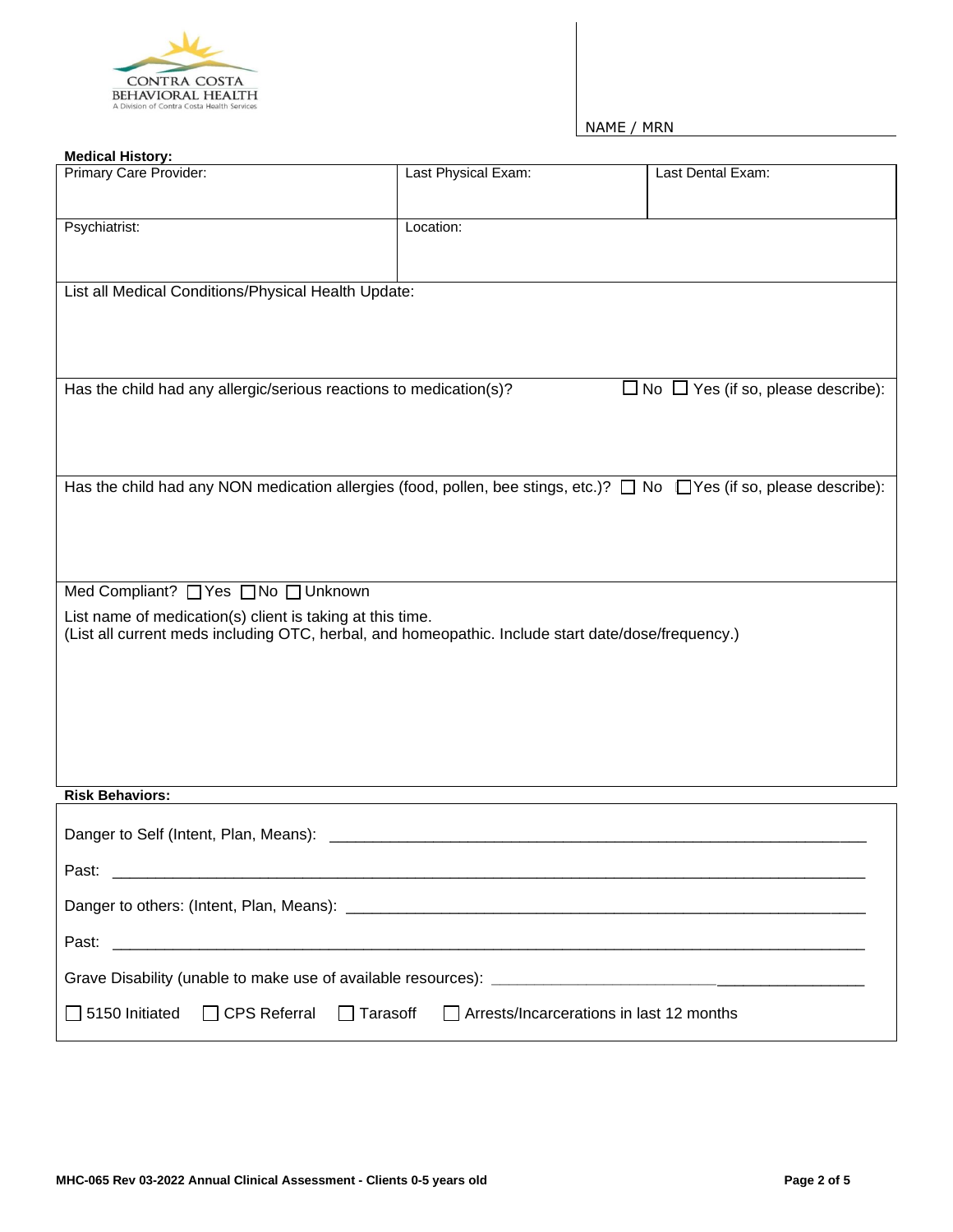

| <b>Substance Use:</b>           |           |                                                                                                                                                                                                                               |  |
|---------------------------------|-----------|-------------------------------------------------------------------------------------------------------------------------------------------------------------------------------------------------------------------------------|--|
| Unknown                         |           | Actively Using Substances<br>Currently Clean & Sober for: _____________<br>No Past Substance Abuse<br>$\perp$<br>Please list all substance being used or list current treatment interventions.                                |  |
| Past                            | Present   | Please check all substances used in the past 6 months:<br>Frequency                                                                                                                                                           |  |
| $\Box$                          | $\Box$    | Alcohol                                                                                                                                                                                                                       |  |
| П                               | $\perp$   | Amphetamine                                                                                                                                                                                                                   |  |
| $\Box$                          | П         | Caffeine                                                                                                                                                                                                                      |  |
| $\Box$                          | П         | Cocaine/Crack                                                                                                                                                                                                                 |  |
| □                               | $\Box$    | Designer Drugs (GHB, PCP, Ecstasy)                                                                                                                                                                                            |  |
| $\Box$                          | $\Box$    | Hallucinogens (LSD, Mushrooms)                                                                                                                                                                                                |  |
| □                               | $\Box$    | Inhalants (Paint, Gas, Aerosols)                                                                                                                                                                                              |  |
| □                               | П         | Marijuana                                                                                                                                                                                                                     |  |
| $\Box$                          | П         | Opiates (Heroin, Opium, Methadone)                                                                                                                                                                                            |  |
| $\Box$                          | $\Box$    | Over the Counter: _______________________                                                                                                                                                                                     |  |
| П                               | П         | Pain Killers (Oxy, Norco, Vicodin)                                                                                                                                                                                            |  |
|                                 |           |                                                                                                                                                                                                                               |  |
|                                 | Comments: |                                                                                                                                                                                                                               |  |
|                                 |           |                                                                                                                                                                                                                               |  |
| <b>Mental Status Exam:</b>      |           |                                                                                                                                                                                                                               |  |
|                                 |           | General (Appearance, attitude, behavior, speech):                                                                                                                                                                             |  |
|                                 |           |                                                                                                                                                                                                                               |  |
|                                 |           | Mood/Affect: Note that the state of the state of the state of the state of the state of the state of the state of the state of the state of the state of the state of the state of the state of the state of the state of the |  |
|                                 |           |                                                                                                                                                                                                                               |  |
|                                 |           |                                                                                                                                                                                                                               |  |
|                                 |           |                                                                                                                                                                                                                               |  |
|                                 |           |                                                                                                                                                                                                                               |  |
| <b>Additional Observations:</b> |           |                                                                                                                                                                                                                               |  |
|                                 |           |                                                                                                                                                                                                                               |  |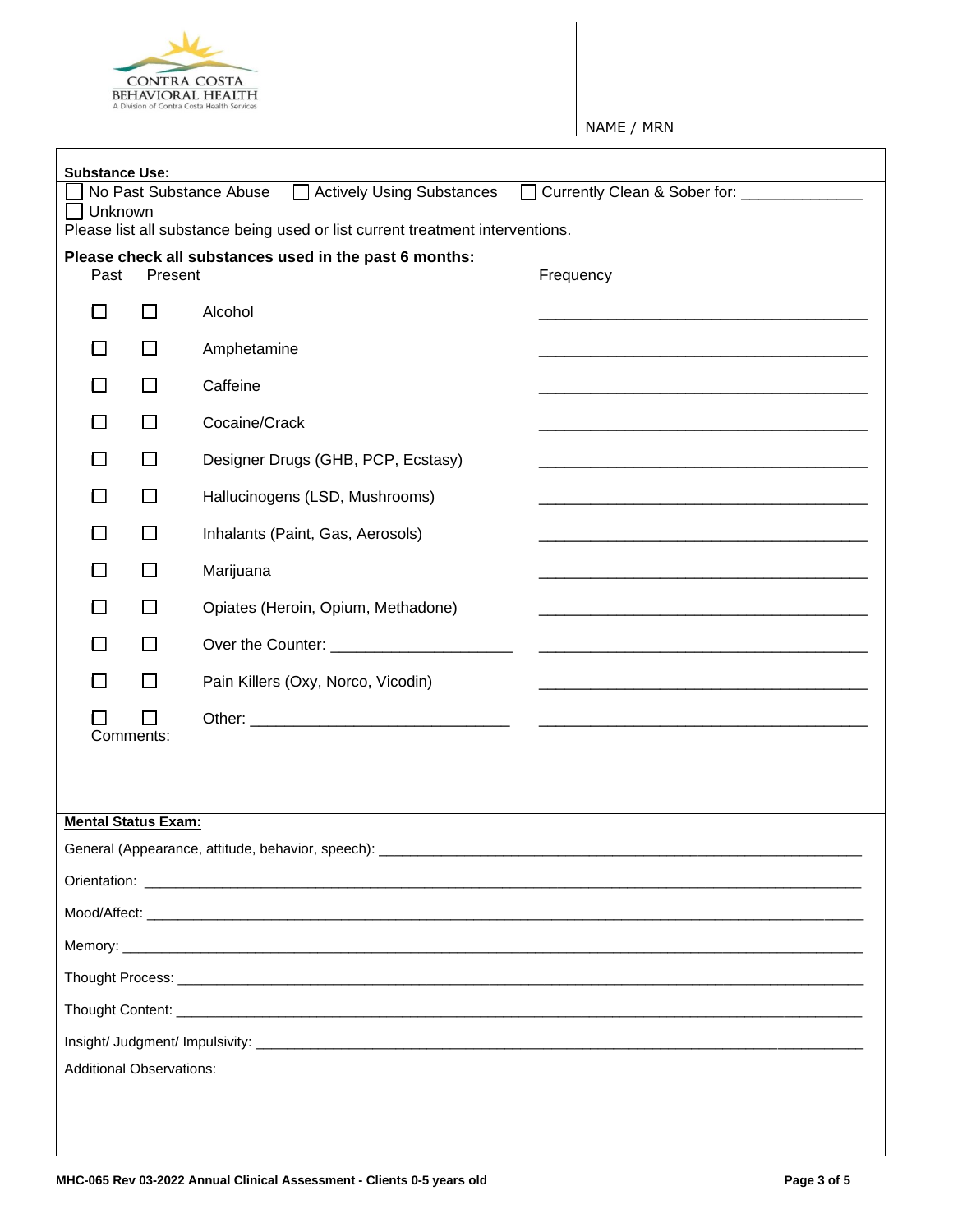

| ICD-10 Code: ______________________________                                           | DSM-5 Diagnosis: _______________________(Primary)    |      |
|---------------------------------------------------------------------------------------|------------------------------------------------------|------|
|                                                                                       |                                                      |      |
| ICD-10 Code: _____________________________                                            | DSM-5 Diagnosis: ________________________(Secondary) |      |
|                                                                                       |                                                      |      |
|                                                                                       |                                                      |      |
| Justification for Continued Care Services (Use Data Continuation Page if needed)      |                                                      |      |
|                                                                                       |                                                      |      |
|                                                                                       |                                                      |      |
|                                                                                       |                                                      |      |
|                                                                                       |                                                      |      |
|                                                                                       |                                                      |      |
|                                                                                       |                                                      |      |
|                                                                                       |                                                      |      |
|                                                                                       |                                                      |      |
|                                                                                       |                                                      |      |
| Discharge Plan Update: (Clinical Presentation) (Use Data Continuation Page if needed) |                                                      |      |
|                                                                                       |                                                      |      |
|                                                                                       |                                                      |      |
|                                                                                       |                                                      |      |
|                                                                                       |                                                      |      |
|                                                                                       |                                                      |      |
|                                                                                       |                                                      |      |
|                                                                                       |                                                      |      |
|                                                                                       |                                                      |      |
|                                                                                       |                                                      |      |
|                                                                                       |                                                      |      |
|                                                                                       |                                                      |      |
|                                                                                       |                                                      |      |
|                                                                                       |                                                      |      |
|                                                                                       |                                                      |      |
|                                                                                       | <b>Printed Name</b>                                  |      |
| Signature/License/Designation                                                         |                                                      | Date |
|                                                                                       |                                                      |      |
| Co-Signature/license (if applicable)                                                  | <b>Printed Name</b>                                  | Date |